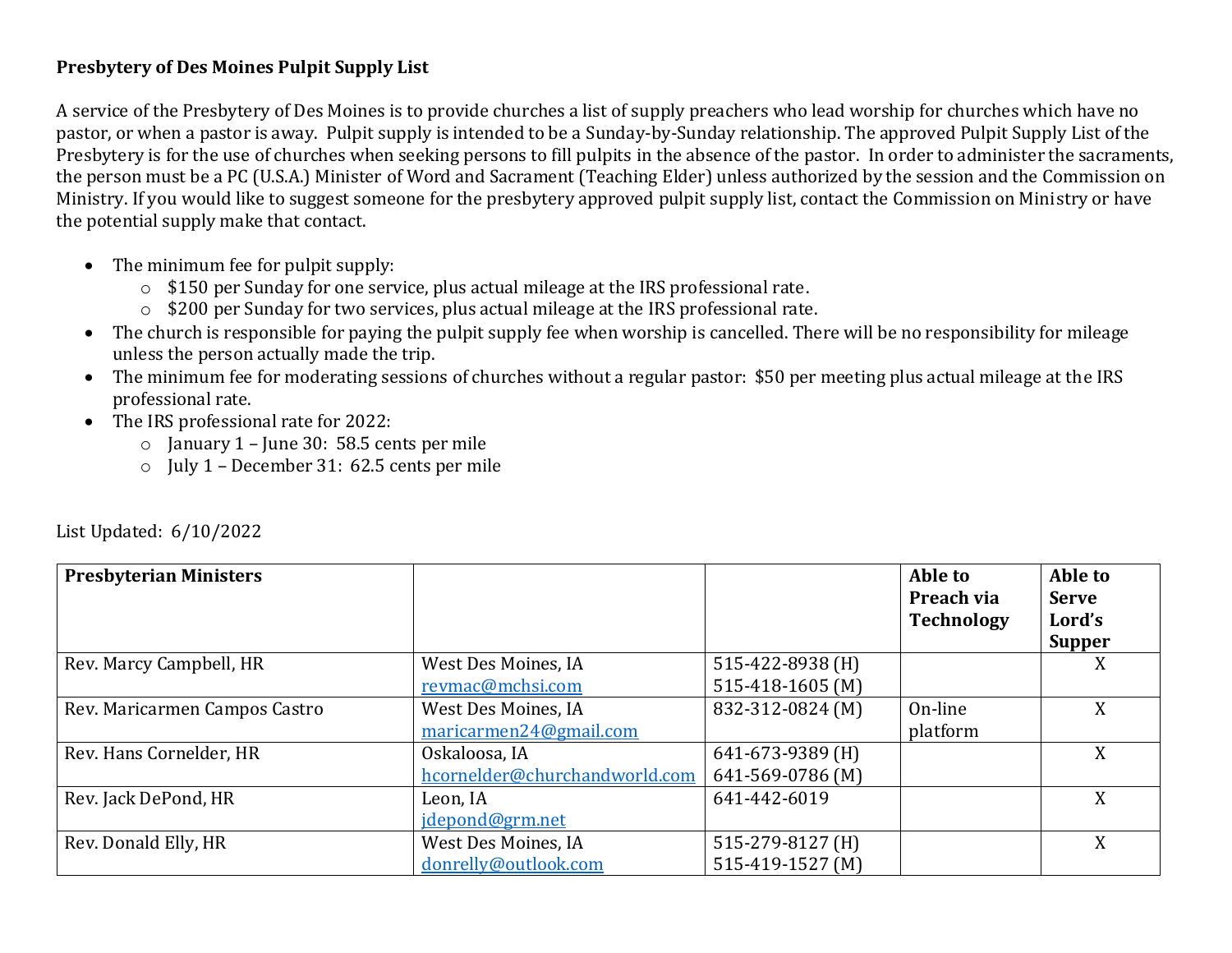| Presbyterian Ministers, cont.                      |                                                   |                                      | Able to<br>Preach via<br><b>Technology</b> | Able to<br><b>Serve</b><br>Lord's                  |
|----------------------------------------------------|---------------------------------------------------|--------------------------------------|--------------------------------------------|----------------------------------------------------|
|                                                    |                                                   |                                      |                                            | <b>Supper</b>                                      |
| Rev. Randall Lubbers                               | Pleasant Hill, IA<br>lubbers85@gmail.com          | 507-317-9814                         |                                            | X                                                  |
| Rev. Linda O'Connell, HR                           | Lucas, IA<br>rev.linda@mediacombb.net             | 641-766-6577 (H)<br>641-203-3660 (M) |                                            | X                                                  |
| Rev. Sarai Schnucker Rice, HR                      | West Des Moines, IA<br>sarai.ann.rice@gmail.com   | 515-231-3958 (M)                     |                                            | $\boldsymbol{X}$                                   |
| Rev. Pat Summers, HR                               | Newton, IA<br>patsummers@iowatelecom.net          | 641-792-7536 (H)                     |                                            | X                                                  |
| Rev. Betsy Thompson                                | Ames, IA<br>betsythompson82@gmail.com             | 515-468-7874 (M)                     |                                            | $\boldsymbol{X}$                                   |
| Rev. Barbara Tooker Todd, HR                       | Panora, IA<br>rogerbarbaratodd@gmail.com          | 712-355-0052                         |                                            | X                                                  |
| Rev. Roger Todd, HR                                | Panora, IA<br>rogerandbarbaratodd@gmail.com       | 712-355-3633                         |                                            | X                                                  |
| Rev. Diane S. Vorhies, HR                          | Marengo, IA<br>revdianem@yahoo.com                | 319-642-3999 (H)<br>573-789-0019 (M) |                                            | X                                                  |
| Rev. Jessica Wietzke                               | Greenfield, IA<br>wietzkej@yahoo.com              | 641-221-0690                         |                                            | X                                                  |
| Rev. Dr. Judy Winkelpleck, HR                      | West Des Moines, IA<br>judy.winkelpleck@gmail.com | 515-341-3164 (M)                     |                                            | X                                                  |
| <b>Ministers of Other Denominations</b>            |                                                   |                                      | Able to<br>Preach via<br><b>Technology</b> | Able to<br><b>Serve</b><br>Lord's<br><b>Supper</b> |
| Rev. Robert D. Cook (UMC)                          | West Des Moines, IA<br>chapbc@msn.com             | 515-577-6206 (M)                     |                                            | X                                                  |
| <b>Lay Preachers</b>                               |                                                   |                                      | Able to<br>Preach via<br><b>Technology</b> | Able to<br><b>Serve</b><br>Lord's<br><b>Supper</b> |
| Laurie Berry<br>Ankeny Presbyterian Church, Ankeny | Bondurant, IA<br>laurieiniowa1216@msn.com         | 515-720-4296 (M)                     |                                            | X                                                  |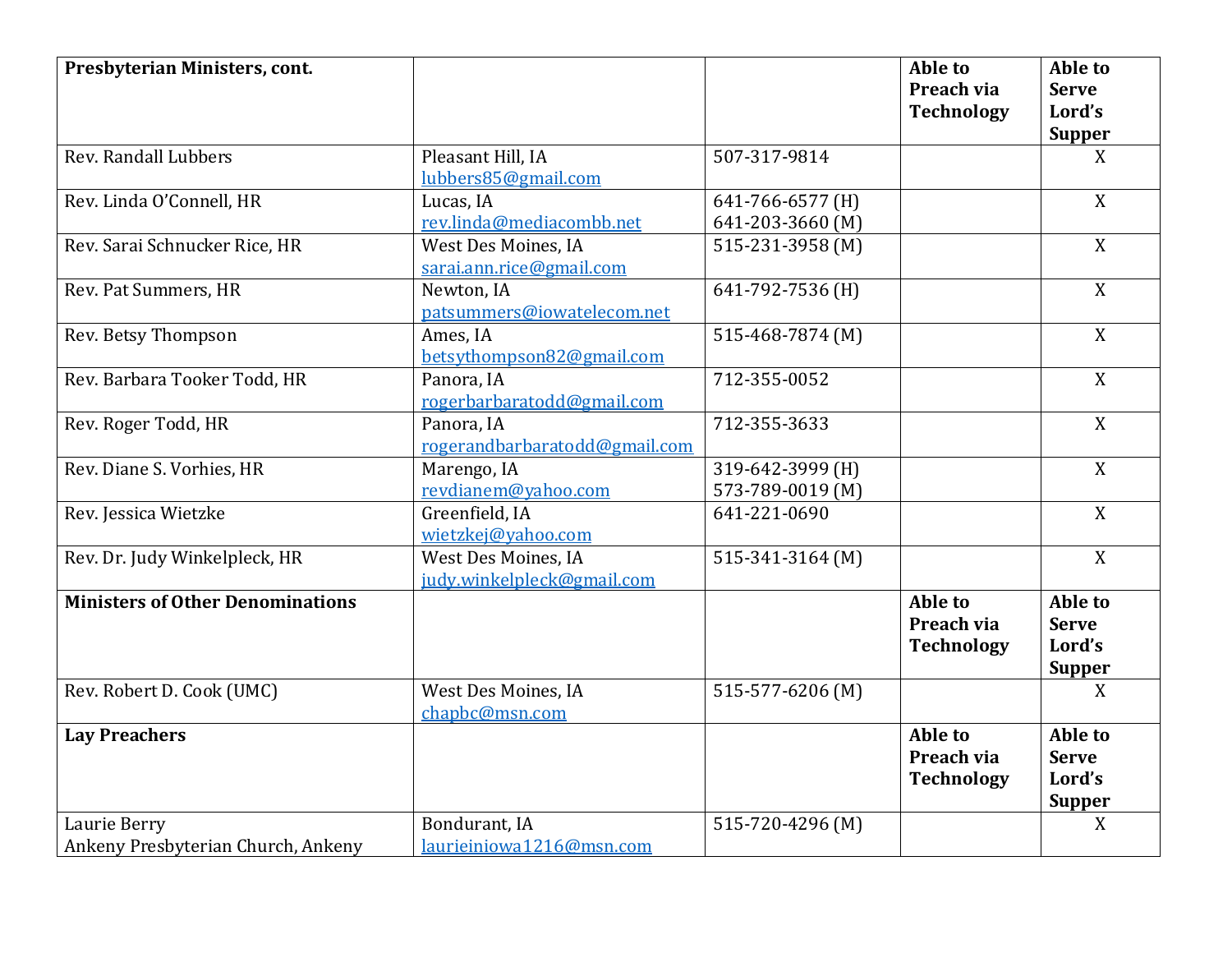| <b>Christine Clark</b><br>Monroe Presbyterian Church, Monroe              | Runnells, IA<br>christine clark16@yahoo.com         | 515-250-0337 (M)                           | Zoom,<br>Facebook Live                                      |                                                    |
|---------------------------------------------------------------------------|-----------------------------------------------------|--------------------------------------------|-------------------------------------------------------------|----------------------------------------------------|
| Lay Preachers, cont.                                                      |                                                     |                                            | or Pre-record<br>Able to<br>Preach via<br><b>Technology</b> | Able to<br><b>Serve</b><br>Lord's<br><b>Supper</b> |
| <b>CRE Linda Curtis-Stolper</b><br>First Presbyterian Church, Newton      | Newton, IA<br>linda.curtisstolper@gmail.com         | 641-840-2417 (M)                           |                                                             | X                                                  |
| Maurice Dyer<br>Trinity United Presbyterian Church,<br>Indianola          | Indianola, IA<br>madyer52@gmail.com                 | 515-971-4568 (M)                           |                                                             | X                                                  |
| John Edwards<br>Westminster Presbyterian Church, Des<br>Moines            | Clive, IA<br>john.edwards@drake.edu                 | 515-270-6621 (H)<br>515-271-2142 (0)       | YouTube or<br>Pre-record                                    | X                                                  |
| <b>Sharon Falck</b><br>First Presbyterian Church, Grinnell                | Grinnell, IA<br>Sfalck2009@gmail.com                | 641-260-8500 (H)<br>641-660-7615 (M)       |                                                             | X                                                  |
| <b>Frank Gale</b><br>First Presbyterian Church, Creston                   | Creston, IA<br>fgaleofia@yahoo.com                  | 641-782-2998                               |                                                             | X                                                  |
| Nancy Lister-Settle<br>First Presbyterian Church, Dallas Center           | Dallas Center, IA<br>neitherthecat@gmail.com        | 515-992-3639 (H)                           |                                                             |                                                    |
| Pam Nagel<br>Westminster Presbyterian Church, Des<br>Moines               | Des Moines, IA<br>pam11nagel@q.com                  | 515-698-8228                               |                                                             | X                                                  |
| Lola Peters<br>Ankeny Presbyterian Church, Ankeny                         | Ankeny, IA<br>rlp405@msn.com                        | 515-249-9182 (M)                           |                                                             |                                                    |
| Lisa Whitmarsh Peterson<br>Park Avenue Presbyterian Church, Des<br>Moines | Des Moines, IA<br>lisa.whitmarsh.peterson@gmail.com | 515-661-9103 (M)                           |                                                             | X                                                  |
| Sheryl Puderbaugh<br>First United Presbyterian Church,<br>Winterset       | Peru, IA<br>htnhnd2002@aol.com                      | 515-314-6334 (M)                           | <b>Facebook Live</b><br>or<br>Pre-record                    |                                                    |
| Cindy Ray<br>Windsor Presbyterian Church, Windsor<br>Heights              | Urbandale, IA<br>cindyray@gmail.com                 | 515-334-7231 (H)<br>$515 - 208 - 2351$ (M) | Zoom                                                        |                                                    |
| Val Smith<br>Central Presbyterian Church, Des Moines                      | Johnston, IA<br>valsmithii@gmail.com                | 515-277-7576 (H)<br>515-988-4252 (M)       |                                                             | X                                                  |